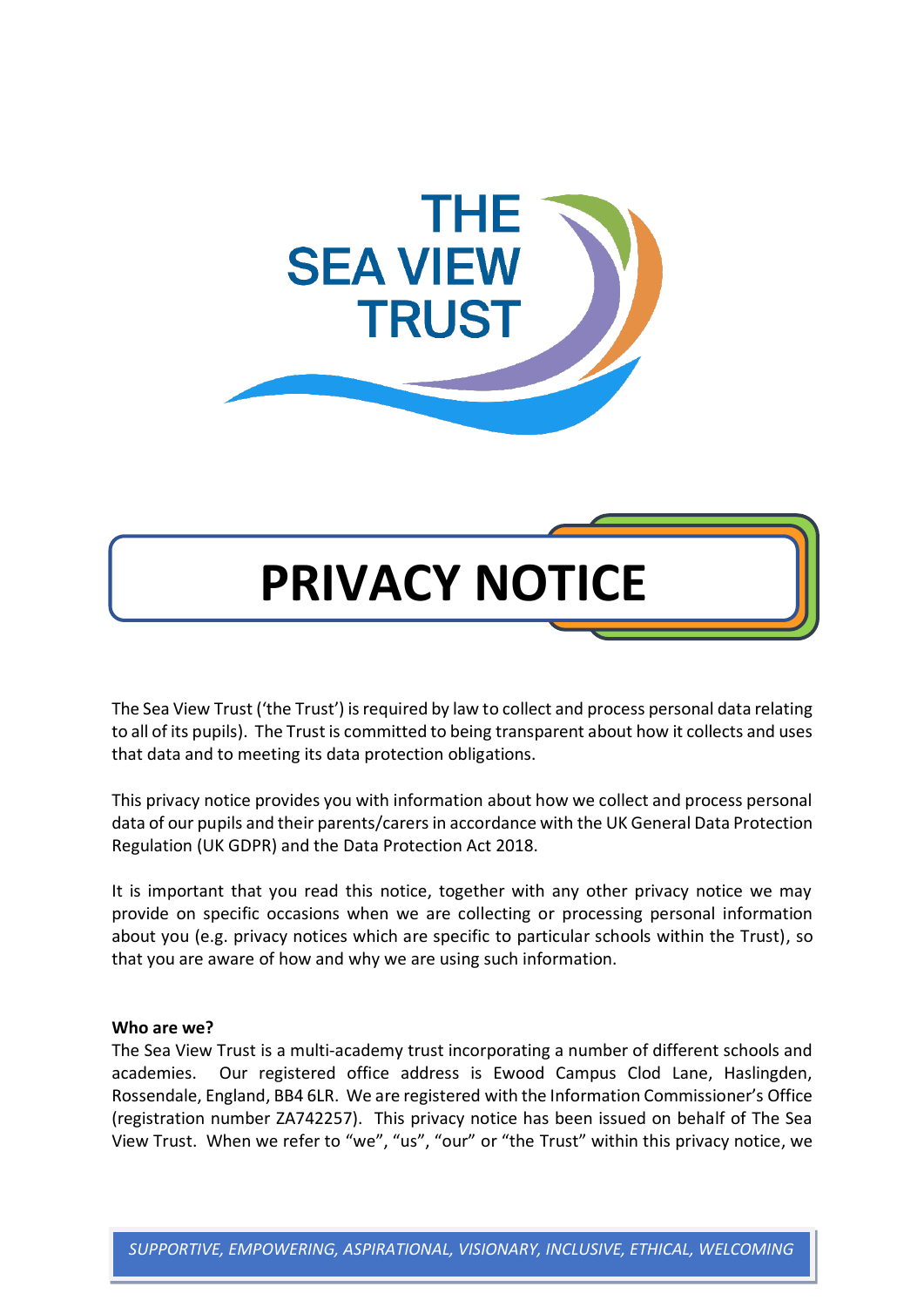are referring to the Sea View Trust. The Sea View Trust is the 'data controller' for the purposes of data protection law.

The Sea View Trust has appointed a Data Protection Officer who is responsible for overseeing questions in relation to this privacy notice. If you have any questions about this privacy notice, including any requests to exercise your legal rights, please contact the DPO using the details set out below.

## **What data do we collect?**

The Trust collects and processes a wide range of information about pupils, parents and carers. This includes:

- Personal information such as their name, date of birth, unique pupil number and address;
- Characteristics such as their ethnicity, language, nationality, country of birth and free school meal eligibility;
- Attendance information such as the number of sessions they have attended, the number of absences and the reasons for those absences.
- Assessment information such as their current pupil progress, their predicted progress and where appropriate data relating to any assessments, tests or exams they have undertaken.
- Relevant medical information including any conditions or allergies a pupil or parent/carer may have, the need for epi-pens/medication, emergency contacts and doctor's details.
- Special educational needs information. This includes information about any particular needs that your child has, any funding that is received specifically for your child, statements of individual need and health care plans.
- Behavioural information, which may include information about your child's general classroom behaviour including any awards gained, together with any detentions fixedterm or permanent exclusions they have received.
- Information relating to ethnicity, nationality and religion.
- Pastoral and safeguarding information, including notes on any home visits undertaken.
- Financial records about any money you have paid us; any amount(s) outstanding and associated recovery action. Depending on your chosen method of payment, we may hold your bank account details.
- Photographs.
- Details of any other information that is provided to us by pupils and parents/carers whilst during the course of our relationship with you.
- CCTV images.

# **Why do we collect and use this information?**

We have set out below a description of all the ways we plan to use pupil and parent/carer information, and which of the legal bases we rely on to do so. We may process pupil and parent/carer information for more than one lawful ground depending on the specific purpose for which we are using your information.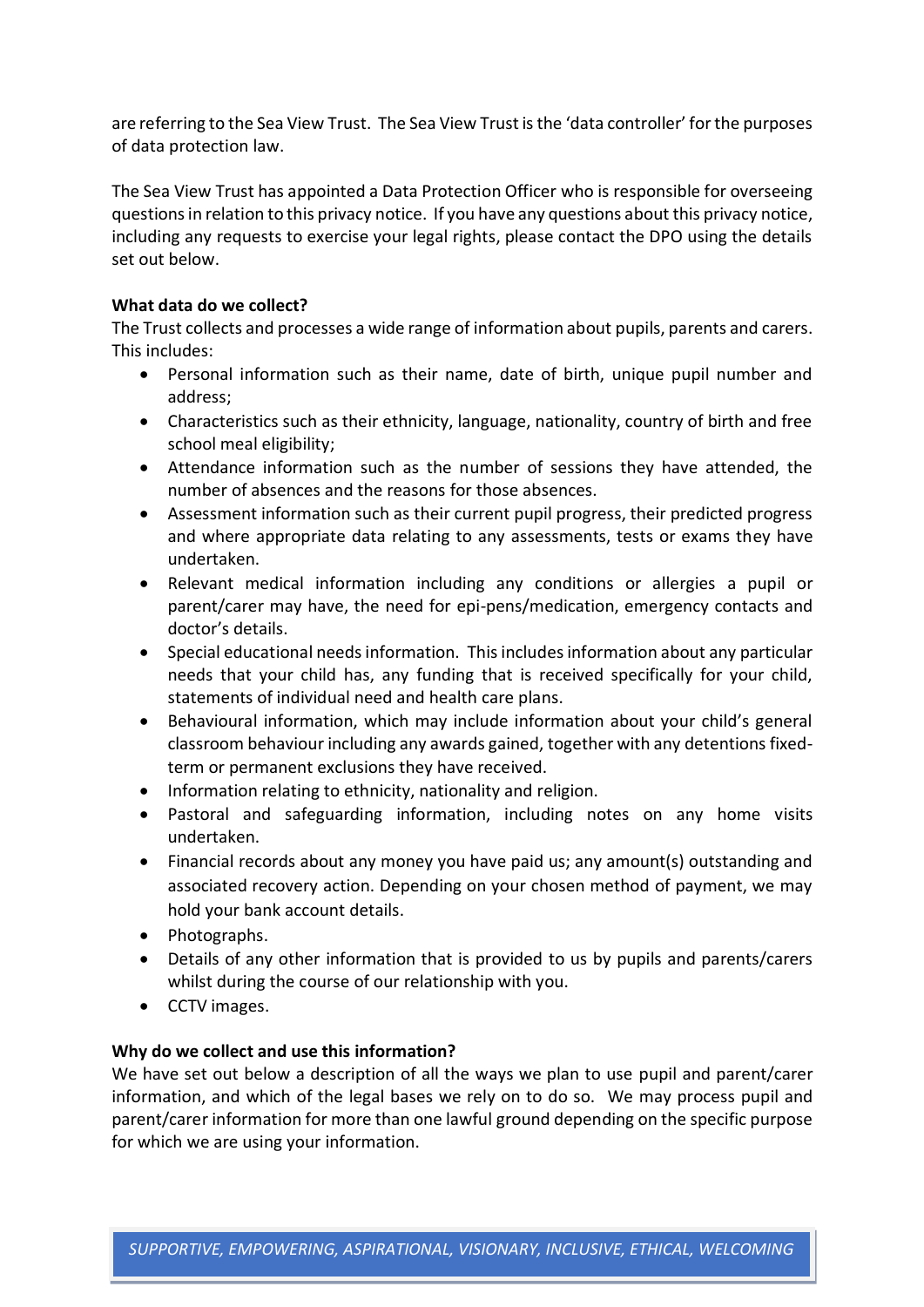| <b>Purpose/Activity</b>                                                                                     | <b>Type of Information</b>                   | <b>Lawful Basis for Processing</b><br><b>Information</b> |
|-------------------------------------------------------------------------------------------------------------|----------------------------------------------|----------------------------------------------------------|
|                                                                                                             |                                              |                                                          |
| To support pupil learning                                                                                   | details<br>Contact<br>and<br>characteristics | Necessary to comply with<br>our legal obligations        |
|                                                                                                             | Attendance information                       | Necessary<br>for<br>the<br>performance of a<br>task      |
|                                                                                                             | Assessment information                       | carried out in the public<br>interest                    |
|                                                                                                             | Special educational needs<br>information     |                                                          |
|                                                                                                             | Behavioural information                      |                                                          |
|                                                                                                             | Pastoral and safeguarding<br>information     |                                                          |
| To monitor and report on<br>enabling<br>pupil<br>progress,<br>suitable interventions to be                  | details<br>Contact<br>and<br>characteristics | Necessary to comply with<br>our legal obligations        |
| put in place where required                                                                                 | Attendance information                       | Necessary<br>for<br>the<br>of a<br>performance<br>task   |
|                                                                                                             | Assessment information                       | carried out in the public<br>interest                    |
|                                                                                                             | Special educational needs<br>information     |                                                          |
|                                                                                                             | <b>Behavioural information</b>               |                                                          |
|                                                                                                             | Pastoral and safeguarding<br>information     |                                                          |
| provide<br>appropriate<br>To<br>pastoral care and ensure<br>your child has access to<br>appropriate support | Contact<br>details<br>and<br>characteristics | Necessary to comply with<br>our legal obligations        |
|                                                                                                             | Attendance information                       | Necessary<br>for<br>the<br>performance<br>of a<br>task   |
|                                                                                                             | Assessment information                       | carried out in the public<br>interest                    |
|                                                                                                             | Special educational needs<br>information     |                                                          |
|                                                                                                             | Behavioural information                      |                                                          |
|                                                                                                             | Pastoral and safeguarding<br>information     |                                                          |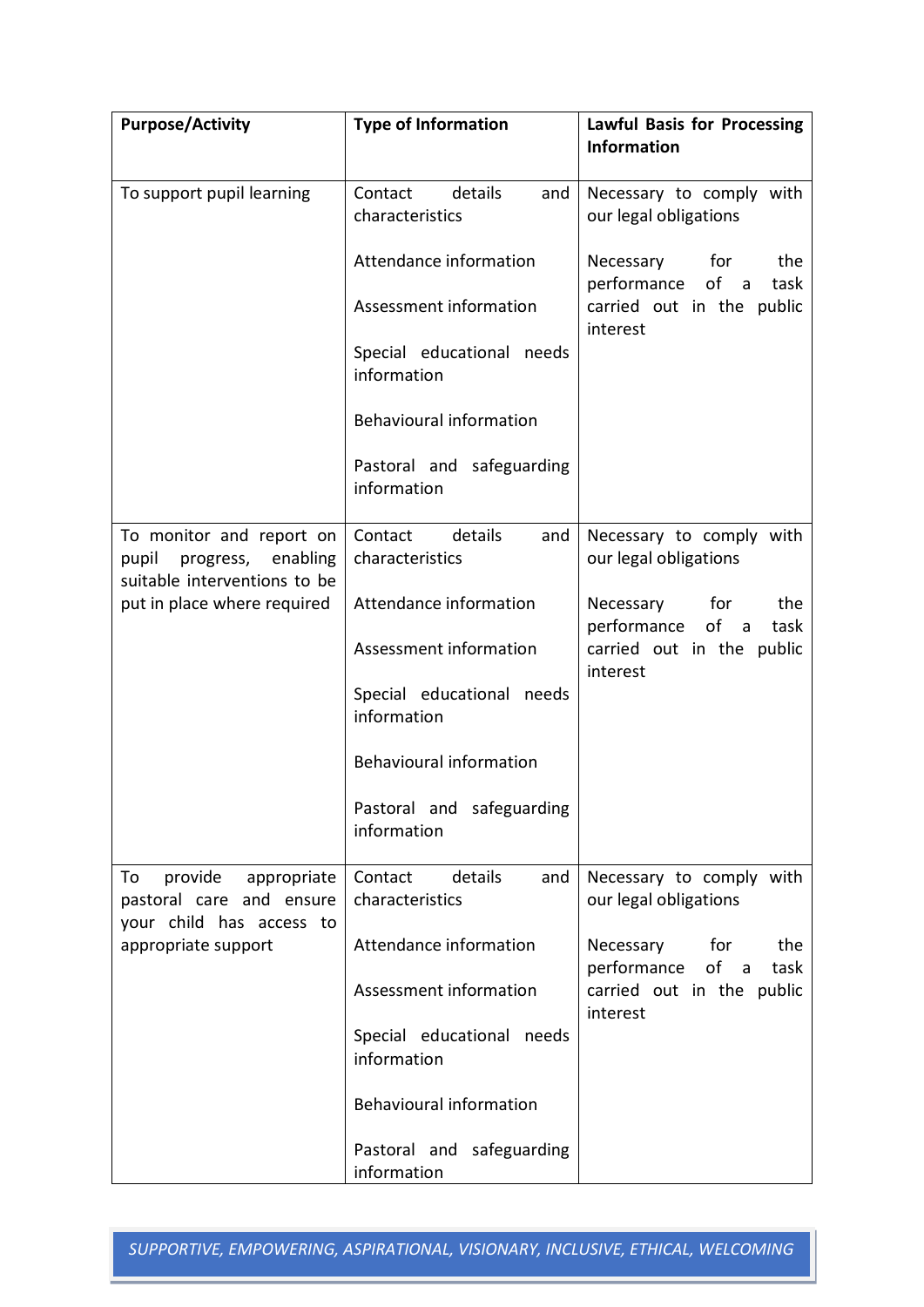| To assess the quality of our<br>services            | details<br>Contact<br>and<br>characteristics | Necessary to comply with<br>our legal obligations        |
|-----------------------------------------------------|----------------------------------------------|----------------------------------------------------------|
|                                                     | Attendance information                       | Necessary for our legitimate<br>interests to improve the |
|                                                     | Assessment information                       | Trust's performance                                      |
|                                                     | Special educational needs<br>information     |                                                          |
|                                                     | Behavioural information                      |                                                          |
|                                                     | Pastoral and safeguarding<br>information     |                                                          |
| To keep pupils and staff safe                       | details<br>Contact<br>and<br>characteristics | Necessary to comply with<br>our legal obligations        |
|                                                     | Attendance information                       | Necessary<br>for<br>the<br>performance<br>of a<br>task   |
|                                                     | Assessment information                       | carried out in the public<br>interest                    |
|                                                     | Special educational needs<br>information     |                                                          |
|                                                     | Behavioural information                      |                                                          |
|                                                     | Pastoral and safeguarding<br>information     |                                                          |
|                                                     | Photographs                                  |                                                          |
|                                                     | <b>CCTV</b>                                  |                                                          |
| To comply with the<br>law<br>regarding data sharing | details<br>Contact<br>and<br>characteristics | Necessary to comply with<br>our legal obligations        |
|                                                     | Attendance information                       | Necessary<br>for<br>the<br>of a<br>task                  |
|                                                     | Assessment information                       | performance<br>carried out in the public<br>interest     |
|                                                     | Special educational needs<br>information     |                                                          |
|                                                     | Behavioural information                      |                                                          |

*SUPPORTIVE, EMPOWERING, ASPIRATIONAL, VISIONARY, INCLUSIVE, ETHICAL, WELCOMING*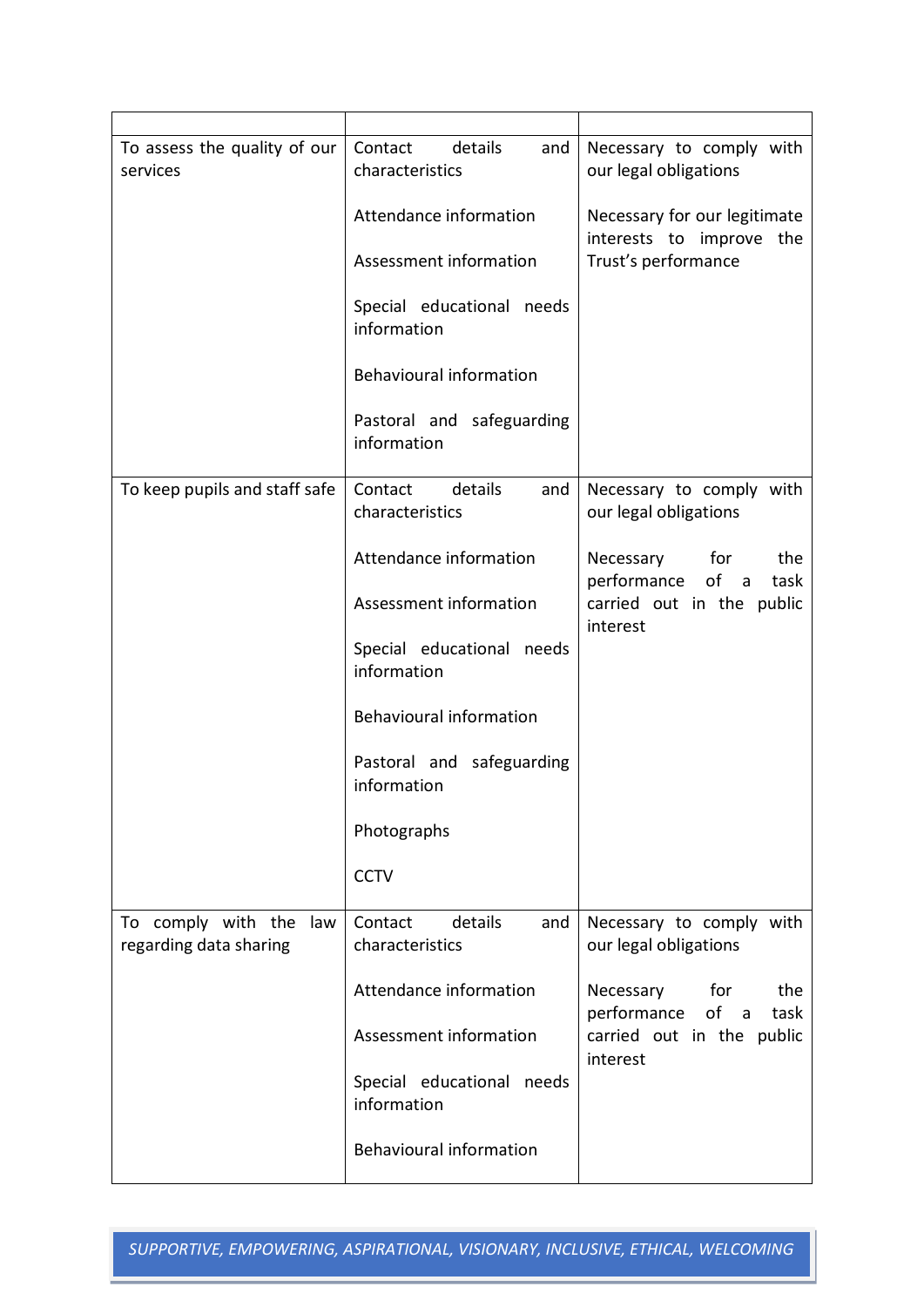|                                                                                                       | Pastoral and safeguarding<br>information     |                                                          |
|-------------------------------------------------------------------------------------------------------|----------------------------------------------|----------------------------------------------------------|
| To comply with statutory<br>duties placed upon us for<br>Department for Education<br>data collections | details<br>Contact<br>and<br>characteristics | Necessary to comply with<br>our legal obligations        |
|                                                                                                       | Attendance information                       | Necessary for<br>the<br>of a<br>performance<br>task      |
|                                                                                                       | Assessment information                       | carried out in the public<br>interest                    |
|                                                                                                       | Special educational needs<br>information     |                                                          |
|                                                                                                       | <b>Behavioural information</b>               |                                                          |
|                                                                                                       | Pastoral and safeguarding<br>information     |                                                          |
| To<br>communicate<br>with<br>parents/carers and provide<br>updates relating to pupil                  | details<br>Contact<br>and<br>characteristics | Necessary to comply with<br>our legal obligations        |
| learning                                                                                              | Attendance information                       | Necessary for our legitimate<br>interests to improve the |
|                                                                                                       | Assessment information                       | Trust's communications with<br>parents/carers            |
|                                                                                                       | Special educational needs<br>information     | Consent                                                  |
|                                                                                                       | <b>Behavioural information</b>               |                                                          |
|                                                                                                       | Pastoral and safeguarding<br>information     |                                                          |
|                                                                                                       | Photographs                                  |                                                          |
| To process payments from<br>parents/carers                                                            | Contact<br>details<br>and<br>characteristics | for<br>the<br>Necessary<br>performance of the contract   |
|                                                                                                       | <b>Financial information</b>                 |                                                          |

# **Purposes for processing – Special Category Data**

We have set out below a description of all the ways we plan to use more sensitive "special category data" of pupils and parents/carers, and which of the legal bases we rely on to do so. We may process pupil and parent/carer information for more than one lawful ground depending on the specific purpose for which we are using your information.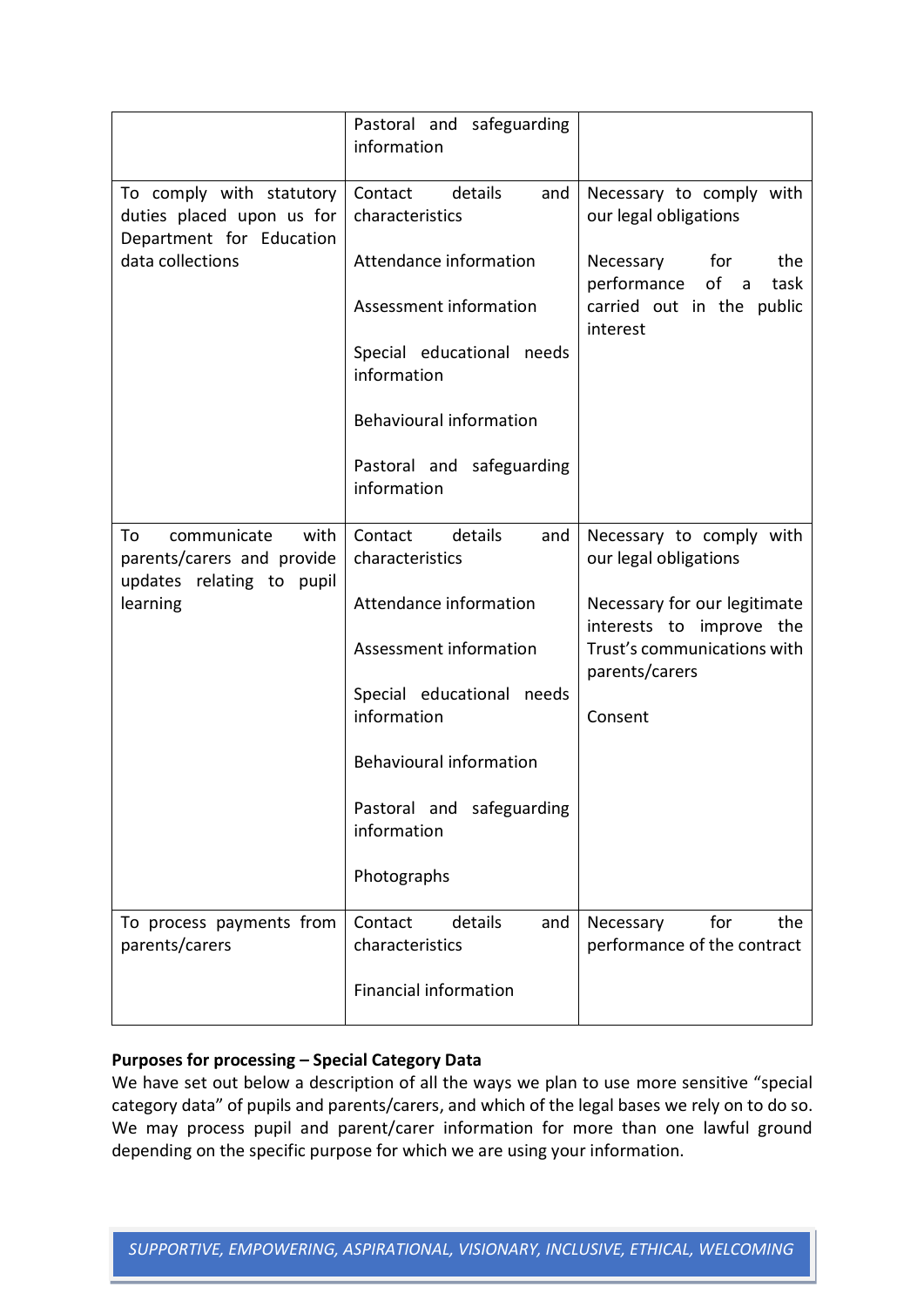| <b>Purpose/Activity</b>                         | <b>Type of Information</b> | <b>Lawful Basis for Processing</b>     |
|-------------------------------------------------|----------------------------|----------------------------------------|
|                                                 |                            | <b>Information</b>                     |
| To ensure your dietary<br>needs are catered for | <b>Medical information</b> | <b>Vital interests</b>                 |
|                                                 |                            | Necessary to comply with               |
|                                                 |                            | our legal obligations                  |
|                                                 |                            |                                        |
|                                                 |                            | Schedule 1, Part 2, (6) Data           |
|                                                 |                            | Protection Act 2018 -                  |
|                                                 |                            | <b>Statutory Purposes</b>              |
| To make reasonable                              | <b>Medical information</b> | Necessary to comply with               |
| adjustments for the                             |                            | our legal obligations                  |
| provision of learning                           |                            |                                        |
|                                                 |                            | Schedule 1, Part 2, (6) Data           |
|                                                 |                            | Protection Act 2018 -                  |
|                                                 |                            | <b>Statutory Purposes</b>              |
| For statistical analysis of our                 | Race, nationality and      | Necessary to comply with               |
| pupils                                          | ethnicity information      | our legal obligations                  |
|                                                 |                            |                                        |
|                                                 |                            | Schedule 1, Part 2, (6) Data           |
|                                                 |                            | Protection Act 2018 -                  |
|                                                 |                            | <b>Statutory Purposes</b>              |
| To keep pupils and staff safe                   | <b>Medical information</b> | Necessary to comply with               |
|                                                 |                            | our legal obligations                  |
|                                                 | Behavioural information    |                                        |
|                                                 |                            | Necessary for reasons of               |
|                                                 | Pastoral and safeguarding  | substantial public interest            |
|                                                 | information                | Schedule 1, Part 2, (18) Data          |
|                                                 |                            | Protection Act 2018 -                  |
|                                                 |                            | Safeguarding children and              |
|                                                 |                            | adults at risk                         |
|                                                 |                            |                                        |
|                                                 |                            | Schedule 1, Part 1, (3) Data           |
|                                                 |                            | Protection Act 2018 - Public<br>Health |
|                                                 |                            |                                        |
|                                                 |                            |                                        |
| To support pupils with                          | Special educational needs  | Necessary to comply with               |
| special educational needs                       | information                | our legal obligations                  |
|                                                 | <b>Medical information</b> | Necessary for reasons of               |
|                                                 |                            | substantial public interest            |
|                                                 |                            |                                        |

*SUPPORTIVE, EMPOWERING, ASPIRATIONAL, VISIONARY, INCLUSIVE, ETHICAL, WELCOMING*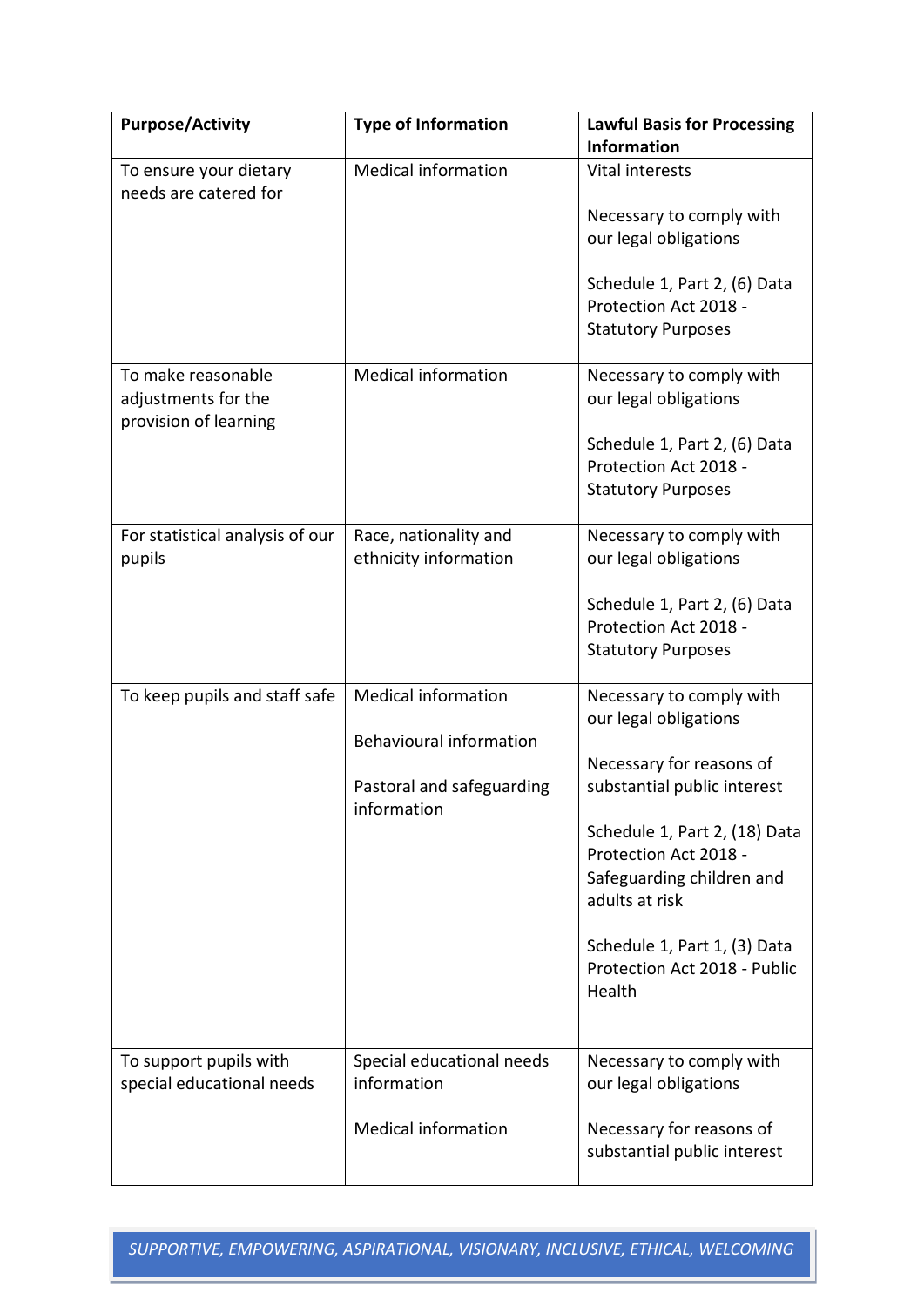|  | Schedule 1, Part 2, (6) Data |
|--|------------------------------|
|  | Protection Act 2018 -        |
|  | <b>Statutory Purposes</b>    |
|  |                              |

### **Collecting pupil and parent/carer information**

Generally, the information we hold will have been provided by pupils and parents/carers (e.g. information inputted into our management information system or when we communicate with you), but we may also hold information provided by third parties where this is relevant to your own circumstances. Whilst the majority of the pupil and parent/carer information you provide to us is required by law, some of it is provided to us on a voluntary basis. In order to comply with the UK GDPR, when requesting information, we will inform you whether you are required to provide certain pupil information to us or if you have a choice in this.

## **Storing pupil data**

We hold pupil and parent/carer data for the duration your child is at the school. When your child transfers to secondary school their school file will transfer with them; a copy will not be held by the Trust.

Any information held by the Trust which does not form part of the school file will be kept for as long as necessary to fulfil the purposes we collected it for, including for the purposes of satisfying any legal, accounting, or reporting requirements. Details of retention periods for different aspects of personal information are available upon request. After this period, we will securely destroy or anonymise personal information in accordance with data protection law.

#### **Who we share information with**

We routinely share pupil and parent/carer information with:

- Schools that your child attends after leaving us
- Our Local Authority
- The DfE
- Schools and academies within the Trust
- Our catering provider
- Our Speech and Language provider
- Other third parties we may engage the services of for the purpose of providing a public task or the administration of the Trust, for example our safeguarding monitoring software, our management information system provider.

#### **Why we share information**

We do not share information about our pupils or parents/carers with anyone without consent unless the law and our policies allow us to do so. We share pupils' data with the DfE on a statutory basis. This data sharing underpins school funding and educational attainment policy and monitoring.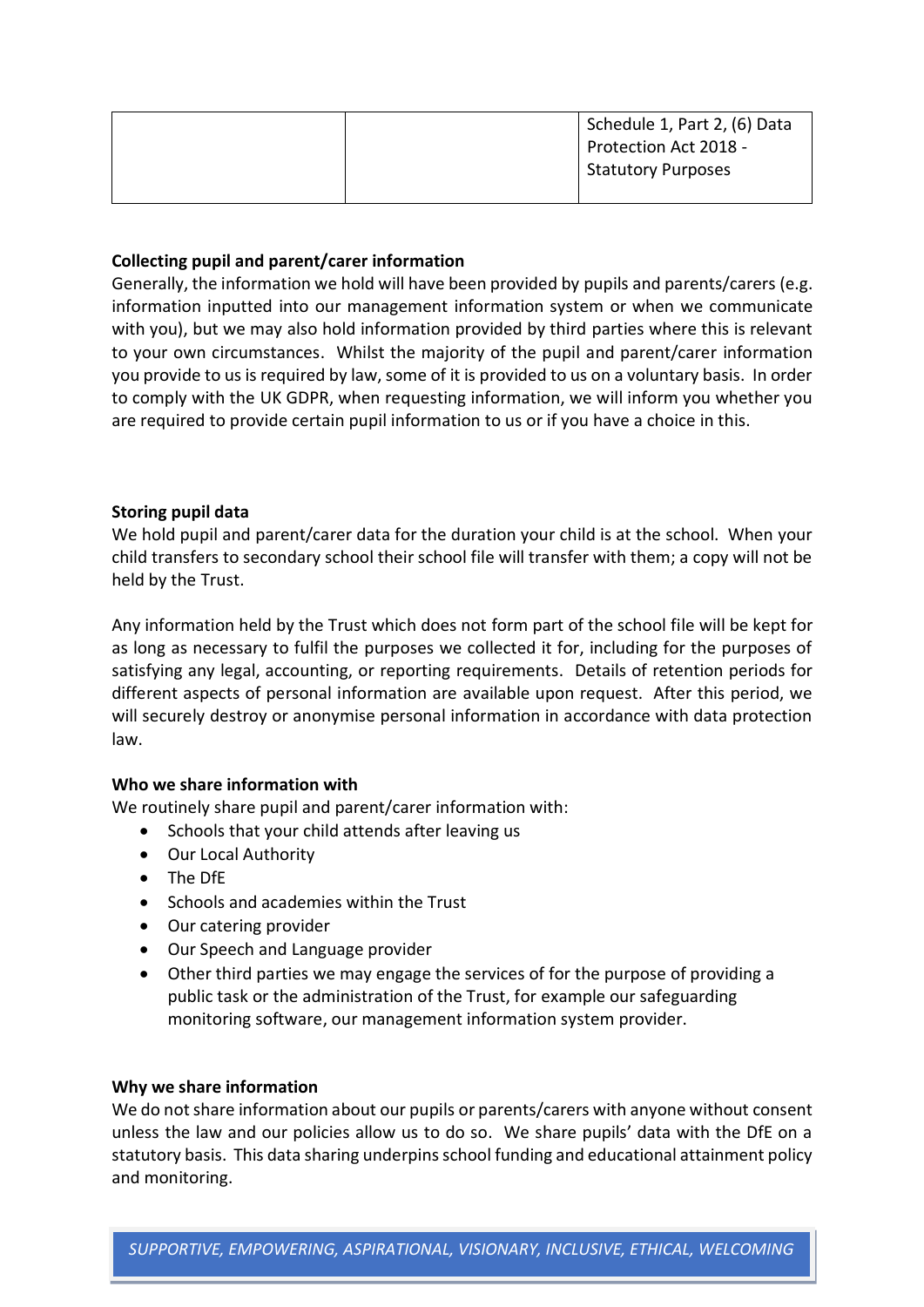We are required to share information about our pupils with the DfE under regulation 5 of The Education (Information about Individual Pupils) (England) Regulations 2013. To find out more about the data collection requirements placed on us by the Department for Education, for example the obligation on us to complete and return the school census, go to [https://www.gov.uk/education/data-collection-and-censuses-for-schools.](https://www.gov.uk/education/data-collection-and-censuses-for-schools)

## **The National Pupil Database (NPD)**

The NPD is owned and managed by the DfE and contains information about pupils in schools in England. It provides invaluable evidence on educational performance to inform independent research, as well as studies commissioned by the DfE. It is held in electronic format for statistical purposes. This information is securely collected from a range of sources including schools, local authorities and awarding bodies.

We are required by law to provide information about our pupils to the DfE as part of statutory collections such as the school census and early year's census. Some of this information is then stored in the NPD. The law that allows this is the Education (Information about Individual Pupils) (England) Regulations 2013. To find out more about NPS, go to [https://www.gov.uk/government/publications/national-pupil-database-user-guide-and](https://www.gov.uk/government/publications/national-pupil-database-user-guide-and-supporting-information)[supporting-information.](https://www.gov.uk/government/publications/national-pupil-database-user-guide-and-supporting-information)

The DfE share information about our pupils from the NPD with third parties who promote the education or well-being of children in England by:

- Conducting research or analysis
- Producing statistics
- Providing information, advice and guidance

The DfE has robust processes in place to ensure the confidentiality of our data is maintained and there are stringent controls in place regarding access and use of the data. Decisions on whether DfE releases data to third parties are subject to a strict approval process and based on a detailed assessment of:

- Who is requesting the data
- The purposes for which it is required
- The level and sensitivity of data requested; and
- The arrangements in place to store and handle the data

To be granted access to pupil information, organisations must comply with strict terms and conditions covering the confidentiality and handling of the data, security arrangements and retention and use of data.

For more information about the DfE's data sharing process, please visit: [https://www.gov.uk/data-protection-how-we-collect-and-share-research-data.](https://www.gov.uk/data-protection-how-we-collect-and-share-research-data)

For information about which organisations the DfE has provided pupil information to, and for which project, please visit: [https://www.gov.uk/government/publications/national-pupil](https://www.gov.uk/government/publications/national-pupil-database-requests-received)[database-requests-received.](https://www.gov.uk/government/publications/national-pupil-database-requests-received)